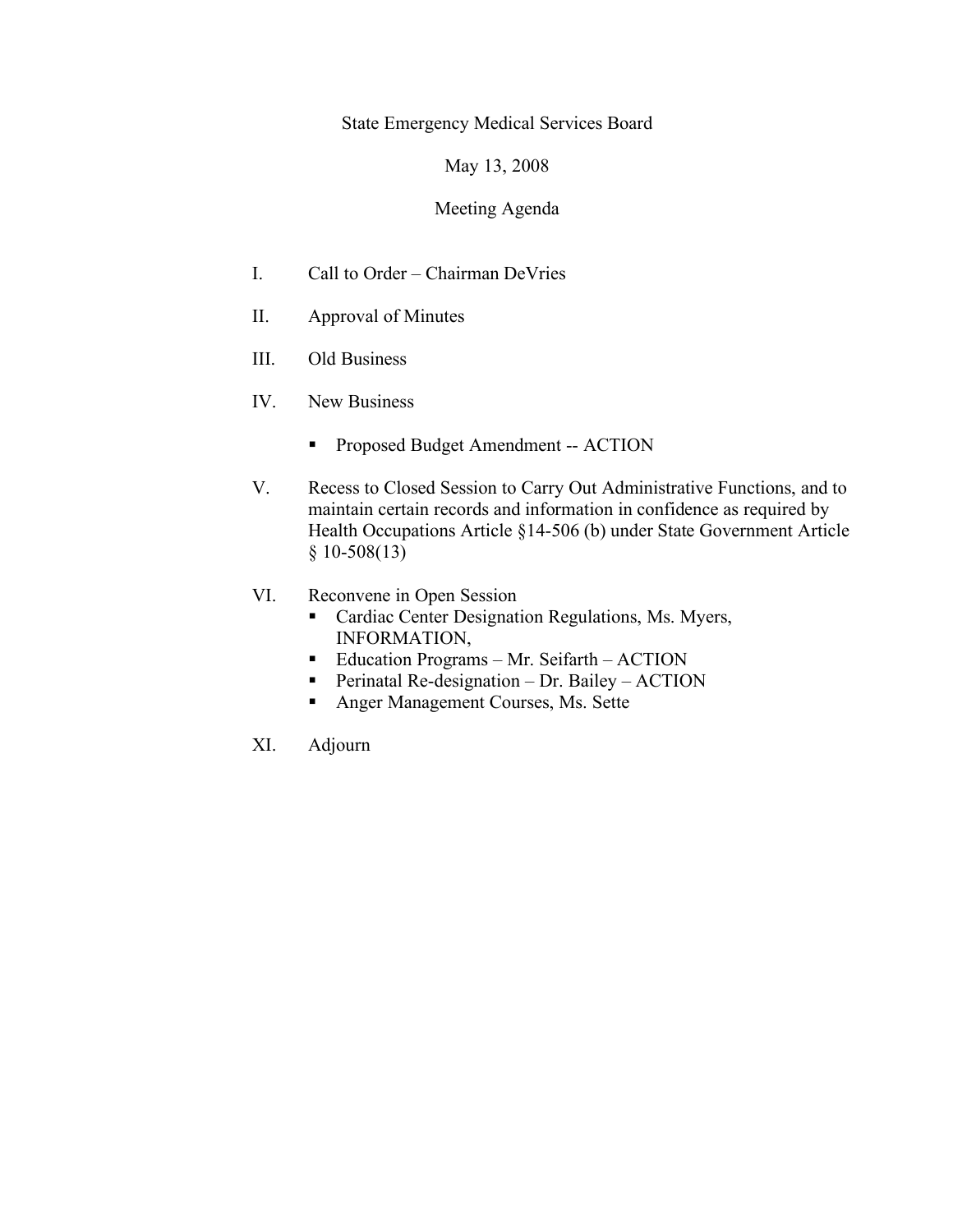### State Emergency Medical Services Board May 13, 2008 **Minutes**

Board Members Present (in person): Donald L. De Vries, Jr., Esq., Chairman; Eugene L. Worthington.

Board Members Present (by conference telephone): Victor A. Broccolino, Vice-Chairman; David Fowler, M.D.; Chief Scott Graham; David Hexter, M.D.; E. Albert Reece, M.D., Ph.D.; Sally Showalter; Mary Alice Van Hoy, R.N.

Board Members Absent: Roger Simonds.

#### Others Present:

i.<br>Nas

MIEMSS: Dr. Bass; Dr. Alcorta; Mr. Brown; Mr. Davis; Mr. Dubansky; Mr. Hurlock; Ms. Gainer; Ms. Myers; Mr. Schaeffer; Mr. Seifarth; Mr. Slack.

OAG: Mr. Magee; Ms. Sette.

Maryland State Firemen's Association: President Paul Sterling; Second Vice-Prcsident Roger Powell; Past Presidents Jacobs and Yinger.

Maryland State Police Aviation Command: Major A.J. McAndrew; Don Lewis, Bill Bernard, Mike Gartland, Jimmie Meurrcns.

R Adams Cowley Shock Trauma Center: John Spearman.

**Other Attendees:** Andrew Brecher, Department of Budget & Management.

### INTRODUCTION

Chairman De Vries called the meeting to order at 9:10 a.m.

Action: Moved (Mr. Broccolino), seconded (Ms. Van Hoy), passed unanimously to approve as written the minutes of the April 8, 2008, meeting of the State EMS Board.

#### OLD BUSINESS

None.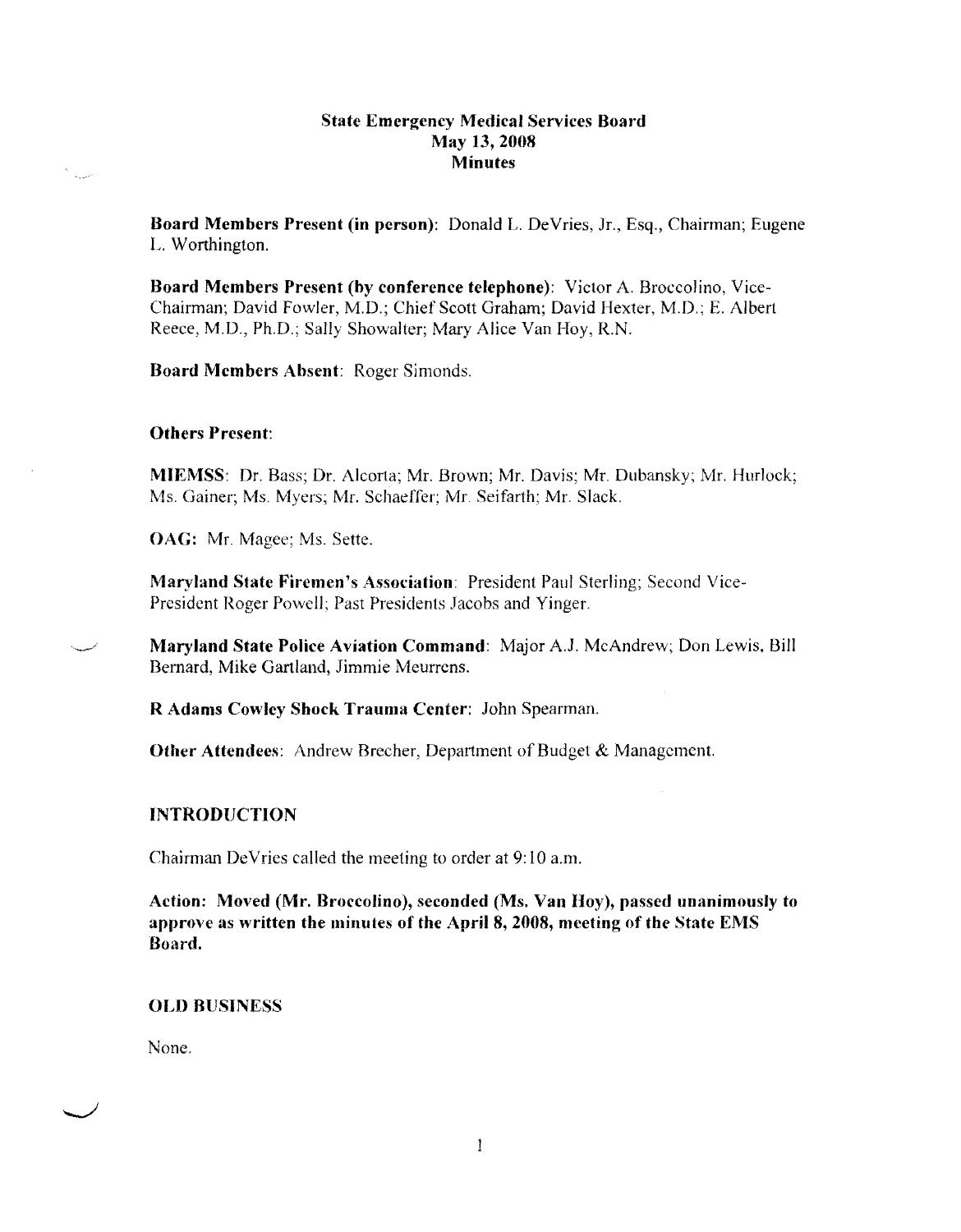#### **NEW BUSINESS**

Proposed Budget Amendment. Dr. Bass explained that FY2009 funding for the longstanding Widows and Orphans Fund, administered by the Maryland State Firemen's Association, had been included as uncodified language in HB 1622 during the 2008 session of the Maryland General Assembly. HB 1622, however, was never reported out of Committee. He said that, as a result, it appeared that there would be insufficient FY09 funding for this vital Fund that supports the needs of the widows and orphans of fallen firefighters. He said that MIEMSS had been working with the Department of Budget  $\&$ Management to try to resolve the situation.

Mr. Sterling thanked the Board for its support of the MSF A. He said that the funding for the Widows and Orphans Fund had been included in the bill that would have created the position of Executive Director for the MSFA. He said that several factors had resulted in the bill never being reported out of Committee, including the fact the bill had been introduced relatively late in the session. Mr. Sterling said that DBM had projected a resulting shortfall of \$127,000. He said that MSFA's goal was to ensure that the funding needs of the widows and orphans were met. He said that MIEMSS and DBM had been working toward development of a MIEMSS budget amendment for the amount of the shortfall from the Maryland EMS Operations Fund. He stressed that he was seeking Board approval for an amendment to MJEMSS' budget that would be used to provide a one-lime grant to the Widows and Orphans Fund.

Mr. De Vries said that he believed the Board would be happy to assist in addressing the problem. He asked whether approval of the budget amendment would obviate securing another solution, should there be one available. Ms. Gainer and Mr. Brecher explained the approval process and timeframe for the budget amendment. Mr. Brecher said that other options could be pursued if it was subsequently determined that pursuit of the budget amendment was unworkable. Mr. Broccolino said he believed this was an extraordinary situation which should be remedied.

## **Action: Moved (Mr. Broccolino), seconded (Chief Graham), and passed a motion to approve a MIEMSS budget amendment in the amount of \$127,000 from the Maryland EMS Operations Fund for a one-time grant to the Widows and Orphans Fund.**

Mr. Sterling thanked the EMS Board and MIEMSS staff for their efforts and support on this issue.

#### **EXECUTIVE DIRECTOR'S REPORT**

EMS Week. Dr. Bass said that EMS Week will take place May 18<sup>th</sup> through May 24<sup>th</sup>. He said that MIEMSS "Stars of Life" awards ceremony would be held on Wednesday, May 21<sup>st</sup> at 2:00 p.m. at the BWI Marriott (Salon H). He invited all Board members to attend the ceremony. He also said that on Monday, May  $19<sup>th</sup>$  at 6:00 p.m., the National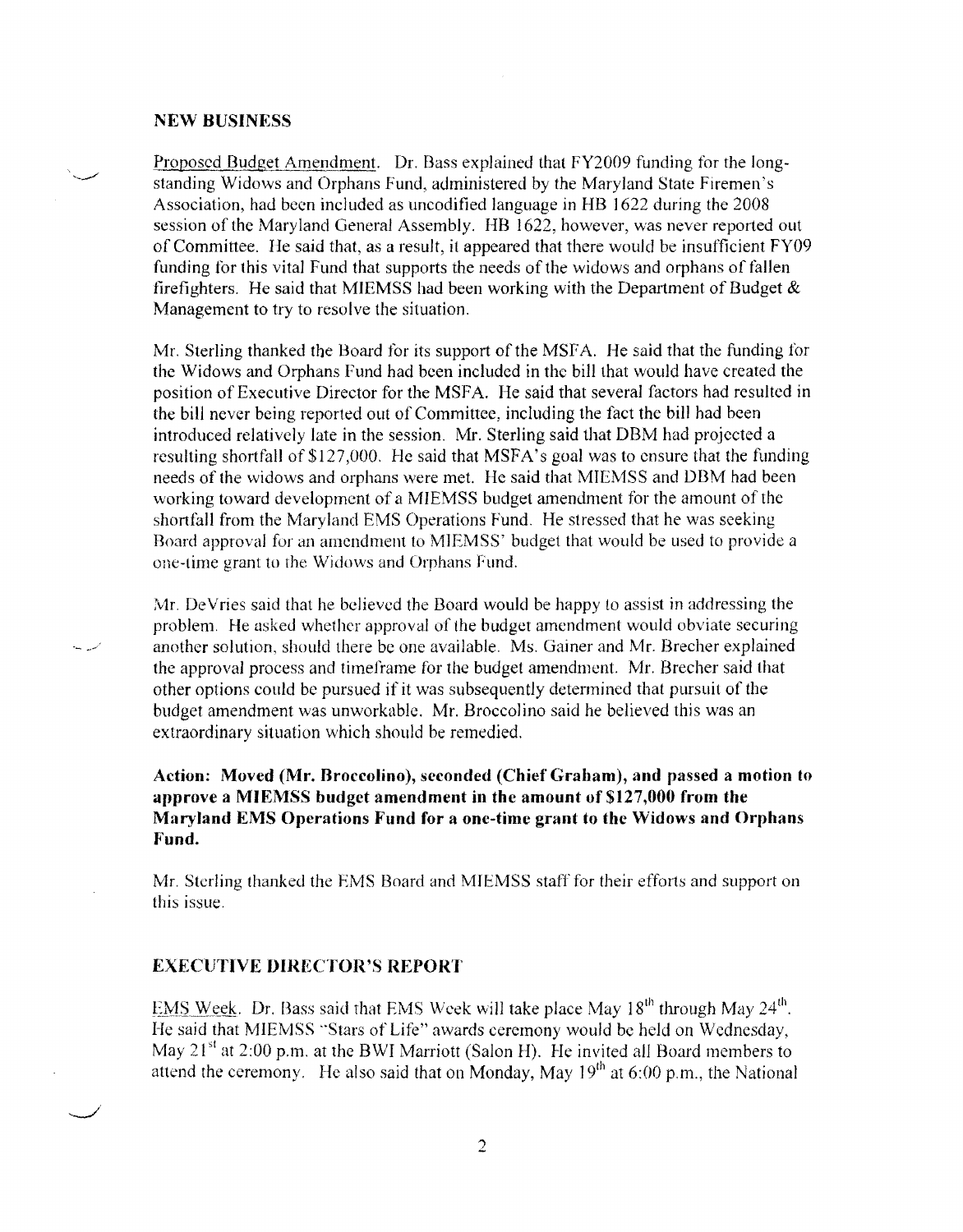EMS Bike Ride would commemorate EMS Week at the Maryland Fire-Rescue Services Memorial in Annapolis.

Award and Donation. Dr. Bass said that he had recently received an award from the National Academy of Emergency Dispatchers. Dr. Bass said that he had decided to donate the \$500 award to the Maryland Fire & Rescue Services Memorial Foundation, Inc. Mr. Gene Worthington accepted on behalf of the Foundation and thanked Dr. Bass for the donation. Mr. Worthington said that the Second Annual Memorial Service *would*  be held on Sunday, June 8, 2008, at 2:00 p.m. at the Memorial in Annapolis

Mr. De Vries congratulated the Shock Trauma Center on a very successful Shock Trauma Gala. He thanked John Spearman, Brenda Fosler Jolmson and all those who had contributed to the successful celebration.

# **ADJOURN TO EXECUTIVE SESSION**

## **Action: Moved (Mr. Broccolino), seconded (Ms. Showalter), passed unanimously to adjourn to Executive Session and then to reconvene in Open Session.**

The purpose of the closed session was to carry out administrative functions under State Government Article§ 10-502(b), to maintain certain records and information in confidence as required by Health Occupations Article § 14-506 (b) and COMAR 30.08.02.05(B)(9) under State Government Article §10-508 (13) and to discuss matters under executive privilege.

The closed session was attended by the following:

**Board Members Present (in person):** Donald L. De Vries, Jr., Esq., Chairman; Eugene L. Worthington.

**Board Members Present** (by **conference telephone):** Victor A. Broccolino, Vice-Chairman; David Fowler, M.D.; Chief Scott Graham; David Hexter, M.D.; E. Albert Reece, M.D., Ph.D.; Sally Showalter; Mary Alice Van Hoy, R.N.

# **Others Present:**

**MIEMSS:** Dr. Bass; Dr. Alcorta; Mr. Dubansky; Ms. Gainer; Ms. Myers: Mr. Schaeffer: Mr. Seifarth.

**OAG:** Mr. Magee; Ms. Sette.

Matters covered by executive privilege, applicants for approval as EMS educational programs, and approval of certain remedial training programs were discussed.